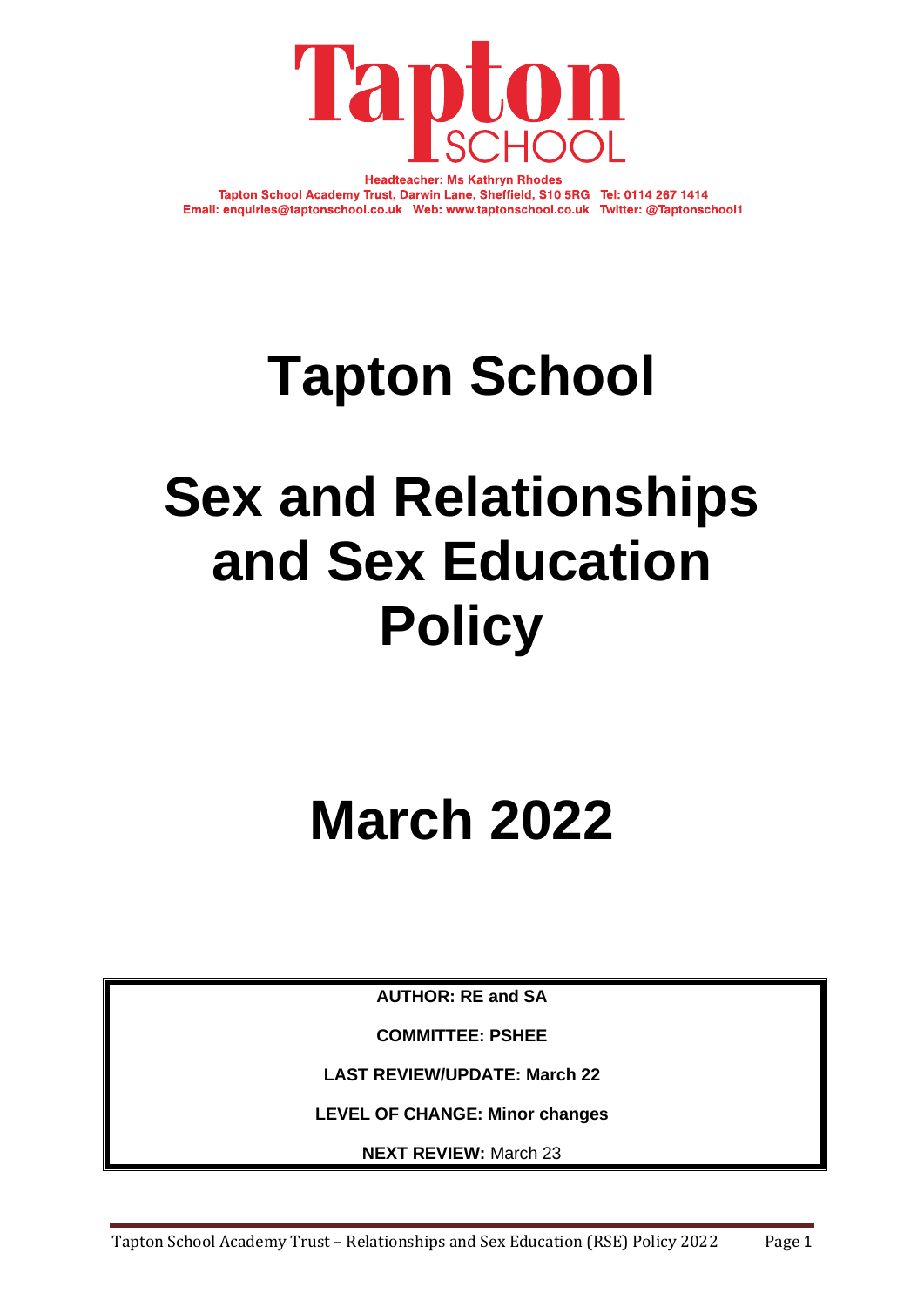### **Introduction**

At Tapton we believe children and young people are growing up in an increasingly complex world and living their lives seamlessly on and offline. This presents many positive and exciting opportunities, but also challenges and risks. In this environment, children and young people need to know how to be safe and healthy, and how to manage their academic, personal and social lives in a positive way.

The aim of Relationship and Sexual Education (RSE) is to give young people the information they need to help them develop healthy, nurturing relationships of all kinds, not just intimate relationships. It should enable them to know what a healthy relationship looks like and what makes a good friend, a good colleague, good relationship and a successful marriage, civil partnership or other type of committed relationship. It should also cover developing positive intimate relationships, feeling comfortable and not pressurising or applying pressure to have sex and contraception. It should teach about respect and what is acceptable and unacceptable behaviour in relationships. This will help students understand the positive effects that good relationships have on their mental wellbeing, identify when relationships are not right and understand how such situations can be managed. At Tapton we have a whole-school approach to underpin students' development as people and because we believe that this also supports their learning capacity

#### **Aims**

We aim to teach RSE sensitively and inclusively, with respect to the backgrounds and beliefs of pupils and parents while always with the aim of providing pupils with the knowledge they need of the law and the legal implications of their actions.

The school aims to prepare young people for an adult life by:

- Providing students with current and emerging information.
- Developing positive values and a moral framework that will quide their decisions, judgements and behaviour.
- Allowing students to be aware of their sexuality and understand human sexuality.
- Allowing students to understand Lesbian, Gay, Bi, Trans, Queer, Questioning, Pansexual, Intersex and Asexual (LGBTQ+)
- Allowing students to understand the arguments for delaying sexual activity.
- Allowing students to understand the reasons for having protected sex and how to prevent unwanted pregnancy.
- Allowing students to understand the consequences of their actions and behave responsibly within sexual and pastoral relationships.
- Making sure students have sufficient information and skills to protect themselves and, where they have one, their partner from unintended/unwanted conceptions, and sexually transmitted infections including HIV.
- Making sure students know how to avoid being exploited or exploiting others.
- Allowing students to understand key information around grooming and prevention.
- Making sure students know how to access confidential sexual health advice, support and if necessary treatment; and know how the law applies to sexual relationships.
- Ensuring students understand how to gain, build and maintain a healthy lifestyle.
- Ensuring students understand how to build appropriate, healthy and positive relationships.
- Ensuring students understand how to distinguish between content and experiences that exemplify healthy relationships and those that are distorted or harmful.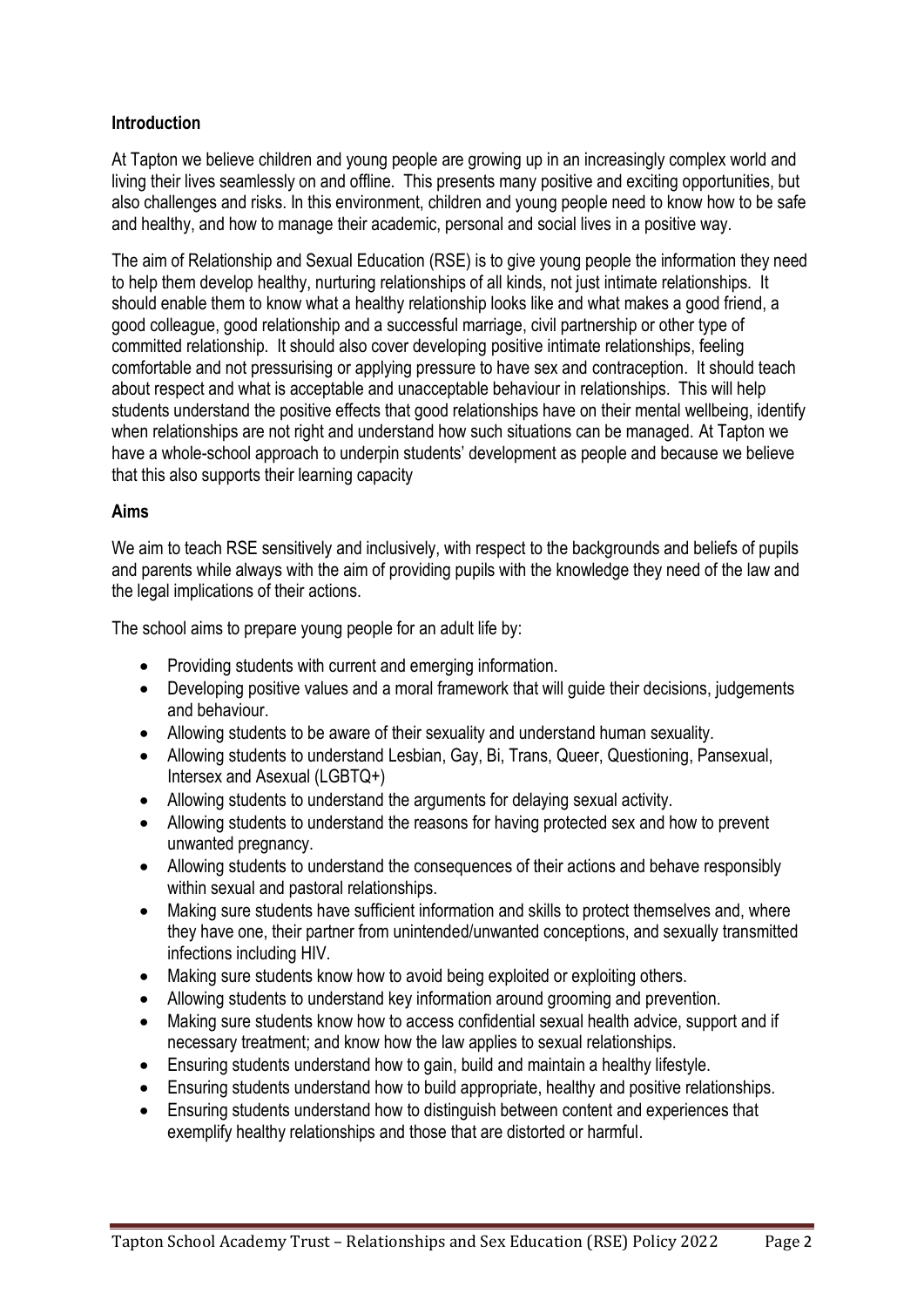- Allowing students to understand the benefits of healthy relationships to their mental wellbeing and self-respect and to understand that unhealthy relationships can have a lasting, negative impact on mental wellbeing.
- Helping students to recognise when relationships (including family relationships) are unhealthy or abusive (including the unacceptability of neglect, emotional, sexual and physical abuse and violence including honour-based violence and forced marriage) and strategies to manage this or access support for themselves or others at risk.
- Making sure students are able to recognise risks, harmful content and contact, and how and when to report issues to keep them safe online.
- Ensuring students are taught the facts and the law about sex, sexuality, sexual health and gender identity in an age-appropriate and inclusive way.
- Ensuring students know the concepts of, and laws relating to, sexual consent, sexual exploitation, abuse, grooming, coercion and harassment.
- Making sure students are able to, within the law, be well equipped to make decisions for themselves about how to live their own lives in the future, whilst respecting the right of others to make their own decisions and hold their own beliefs.

## **Statutory Guidance**

As a secondary school, we must provide RSE to all students as per section 34 of the Children and Social Work Act 2017, and the new statutory Relationships Education, Relationships and Sex Education (RSE) and Health Education 2020.

#### **Process**

Topics will, at all times, be introduced and approached objectively and sensitively. Wherever possible the programme is tailored to the pupil's understanding and not necessarily their age. Copies of the Sex and Relationships schemes of work are available on request from the Subject Lead of PSHEE.

In Y7,8 and 9 RSE is delivered by a dedicated team through a weekly timetabled period as part of the PSHEE programme. In Year 10 and 11 RSE is delivered through 10 suspended timetable days and during form time. At KS5 RSE is taught through a weekly timetable period as part of the Support and Guidance programme.

The content and programmes are planned and monitored by the Subject Lead of PSHEE. The lesson content is regularly updated linking to current emerging concerns and information globally or that that are unique to the school. In addition, relationships, values and moral consequences of abortion are delivered within the Religious Education programmes.

The curriculum is age appropriate and is adapted/developed to suit each individual cohort of students.

#### **Guidelines for Governors and Staff**

The governors are responsible for agreeing the school's overall approach to sex education.

The staff are responsible for

• Presenting the facts in an objective, balanced and sensitive manner, set within the framework of values and an awareness of the law on sexual behaviour.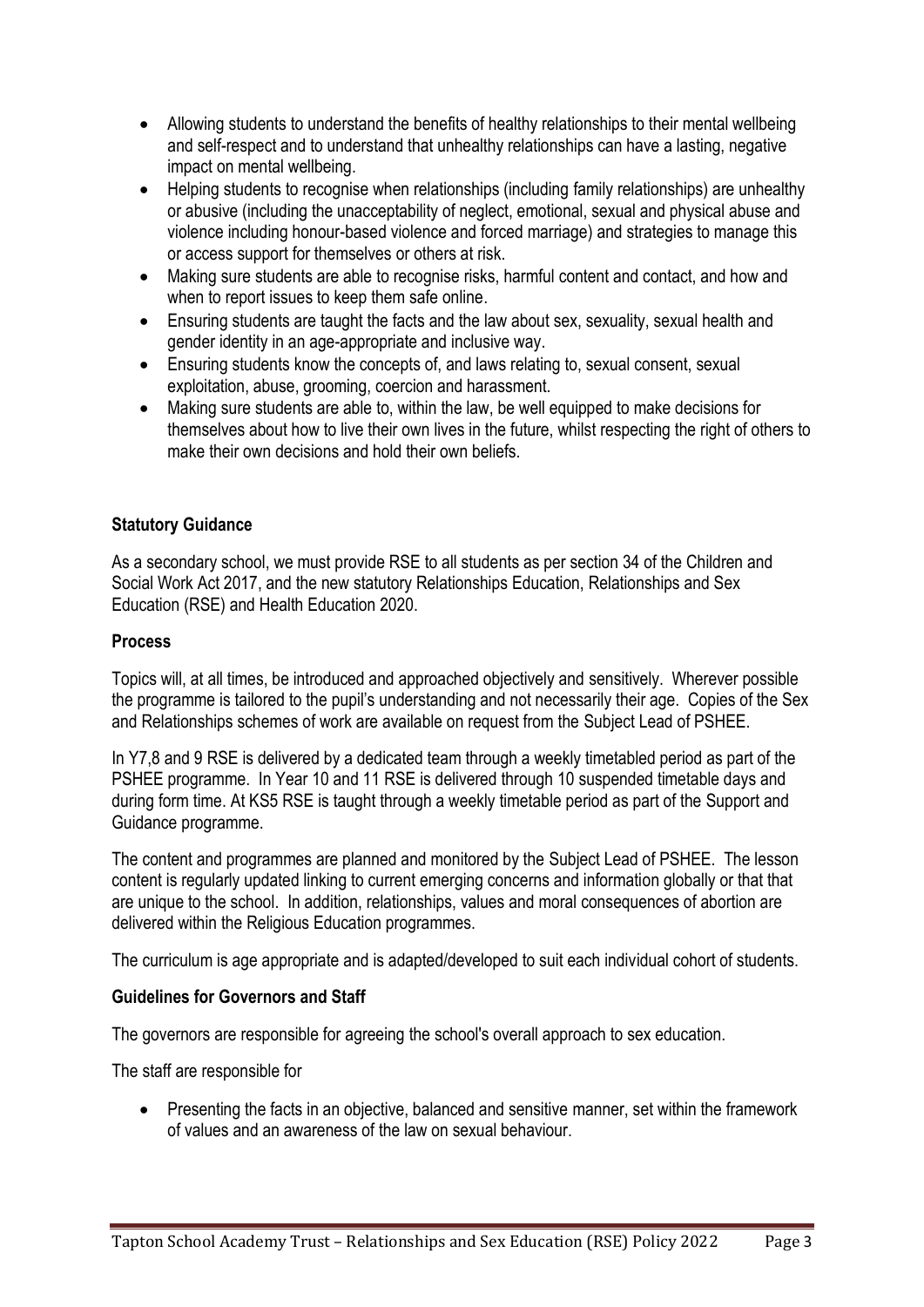- Encouraging pupils to recognise the physical, emotional and moral implications and risks of certain types of behaviour and to accept that both sexes must behave reasonably in sexual matters.
- Encouraging pupils to appreciate the values of family life.
- Responding appropriately to students whose parents wish them to be withdrawn from components of RSE.
- Where appropriate, ensuring they direct pupils to seek advice and support from an appropriate agency or individual. It is inappropriate for staff to give students personal advice on matters such as contraception.
- Where a student has embarked on a course of action likely to place them at risk, the member of staff will ensure that the student is aware of the implications of their behaviour. The member of staff should refer any potential concerns to the Designated Safeguarding Lead.
- Making sure all points of view they may express during the course of teaching RSE are unbiased.
- Ensuring the teaching of RSE is delivered in ways that are accessible to all pupils with SEND.
- Staff who have concerns about teaching RSE are encouraged to discuss this with the Subject Lead of PSHEE and Headteacher.

#### **Visitors and Outside Agencies**

All visitors and outside agencies involved in the provision of sex education will be given a copy of the school RSE policy. They will be expected to work within the aims and guidelines contained within it and contribute to the school's overall mission statement.

Sessions taught by outside agencies are checked by the Subject Lead of PSHEE to ensure content is appropriate.

#### **Policy development**

This policy has been developed in consultation with staff, pupils and parents. The consultation and policy development process involved the following steps:

1. Review – All relevant information including relevant national and local guidance was pulled together.

2. Staff consultation – all school staff were given the opportunity to look at the curriculum for RSE and suggest amendments.

3. Parent/stakeholder consultation – parents and any interested parties were invited to attend a meeting about the policy.

4. Pupil consultation – we investigated what exactly pupils want from their RSE.

5. Ratification – once amendments were made, the policy was shared with governors and ratified.

#### **Right to Withdraw**

Under the new statutory Relationships Education, Relationships and Sex Education (RSE) and Health Education 2020 there is no right to withdraw from relationship education.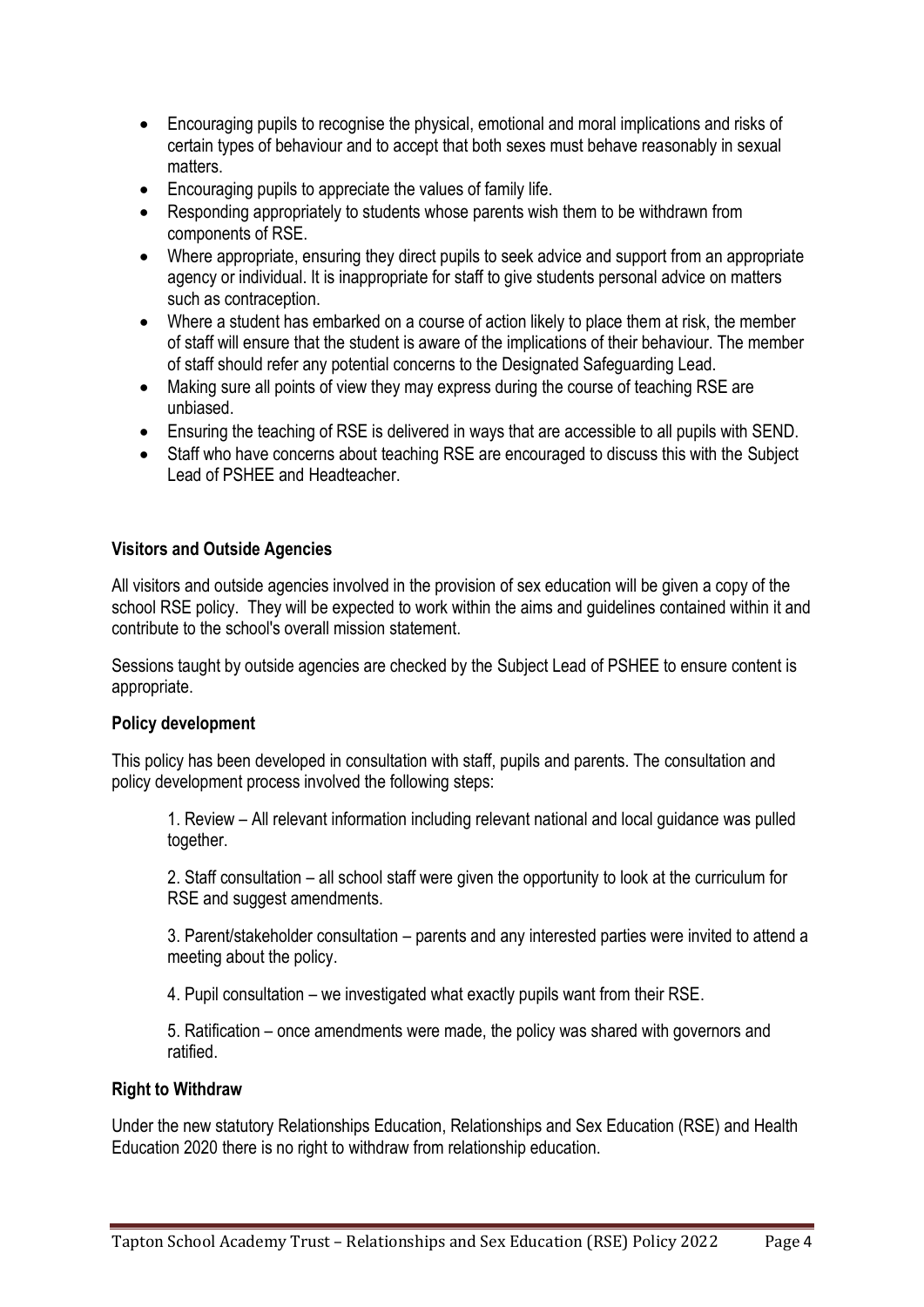Parents have the right to request that their child be withdrawn from some or all of the sex education delivered as part of the statutory RSE. Parents must notify the school in advance of lessons being taught and with appropriate time for school to act on the request. Parents will then be invited into School to discuss the request to ensure that their wishes are fully understood. The Subject Lead of PSHE and appropriate member of SLT will clarify the nature and purpose of the curriculum alongside the benefits of receiving this important education and any detrimental effects that withdrawal might have on their child, e.g. the emotional and social effects of being excluded as well as the likelihood of the child hearing their peers' version of what was learned in the class rather than what was delivered by the teacher.

However, three terms before the child turns 16 years old they are legally able to make their own decision as to whether they receive sex education and a parental request of withdrawal will not be granted.

Unless there are exceptional circumstances, School will respect the parents/pupil aged over16's request to withdraw their child. Equally school will respect the right of a child, three terms before they turn 16 and demonstrating mental capacity to be included in sex education. Requests from parents must be made annually for consideration.

#### **Confidentiality and Safeguarding**

Any RSE lesson may consider questions or issues that some students will find sensitive. Before embarking on these lessons ground rules are established which prohibit inappropriate personal information being requested or disclosed by those taking part in the lesson. When students ask questions, we aim to answer them honestly, within the ground rules established at the start of the sessions. When it is felt that answering a specific question would involve information at a level inappropriate to the development of the rest of the students, the question may be dealt with individually at another time.

Teachers are advised to encourage a pupil asking for specific advice on family planning or other aspects of sexual behaviour to seek advice from their parents, and if appropriate from the relevant health service professionals.

Where the teacher believes that a pupil has embarked upon, or is contemplating, a course of conduct which is likely to place them at moral or physical risk or in breach of the law, the teacher has a general responsibility to ensure that the pupil is aware of the implications and the pupil is urged to inform their parents and/or seek professional advice. The member of staff cannot promise confidentiality to the pupil and where there is a risk that a teacher might be compromised by speaking to individual pupils, they are advised that it would be wiser to be accompanied by another member of staff. In all cases members of staff should inform a member of the school's Safeguarding Team.

Guidance in cases of suspected child abuse is clearly defined in the school's Safeguarding Policy.

# **Training**

Staff are trained on the delivery of RSE as part of their induction and it is included in our continuing professional development calendar. The Senior Leadership Team will also invite visitors from outside the school, such as school nurses or sexual health professionals, to provide support and training to staff teaching RSE. All staff are fully trained in safeguarding in line with our policy and have received trauma informed training.

#### **Monitoring and Evaluation**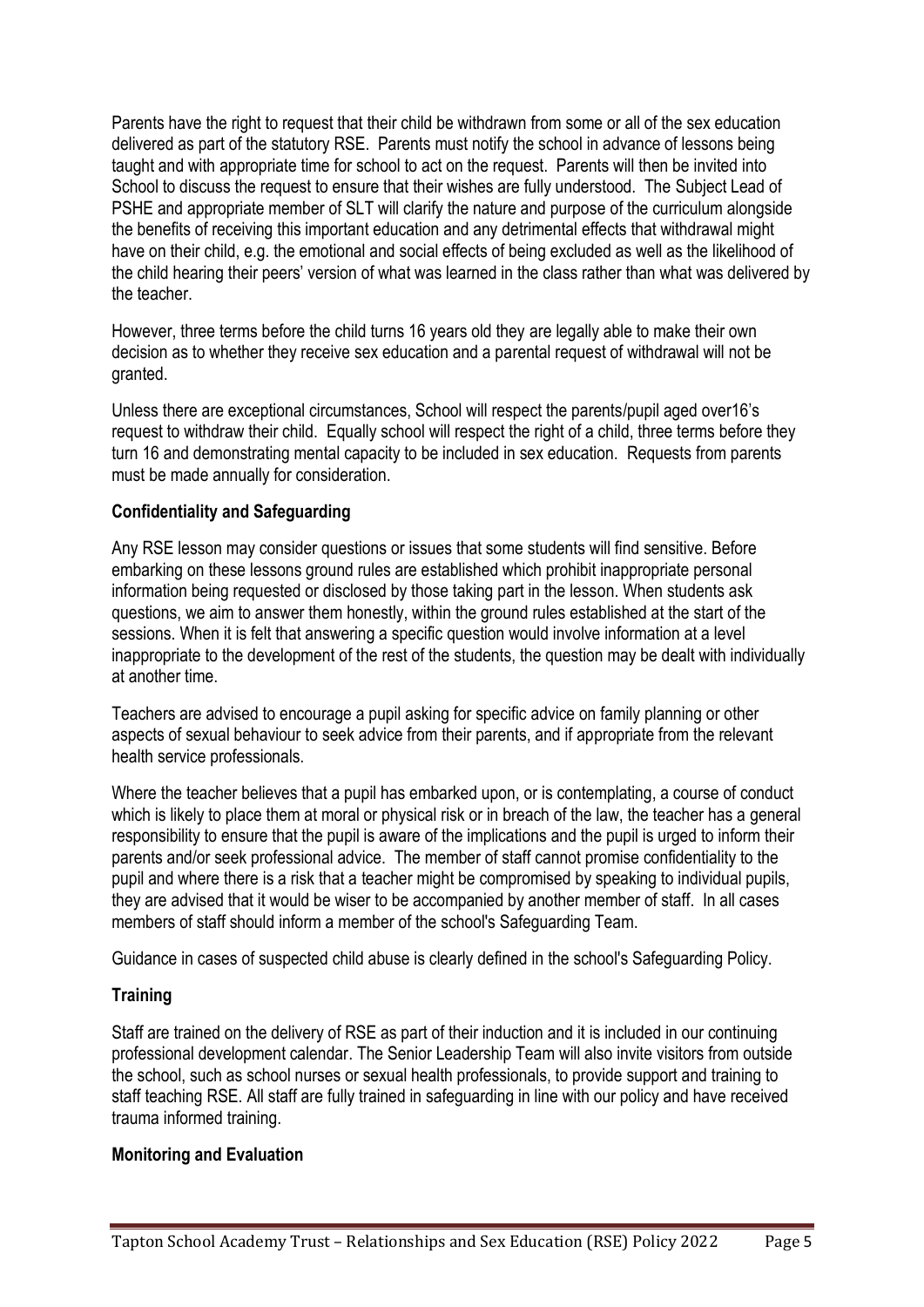The delivery of RSE will be monitored and evaluated in line with the school intelligent accountability measures and will be led by the Subject Leader and supported by the Senior Leadership Team. Outcomes will be fed back to further develop the curriculum.

### **Content:**

The school's Programme is aligned to the PSHE Association Programmes of Study for PSHE. Please see attached Curriculum map for all Key Stages.

## **Useful links for Parents**

[https://assets.publishing.service.gov.uk/government/uploads/system/uploads/attachment\\_data/file/9080](https://assets.publishing.service.gov.uk/government/uploads/system/uploads/attachment_data/file/908013/Relationships_Education__Relationships_and_Sex_Education__RSE__and_Health_Education.pdf) [13/Relationships\\_Education\\_\\_Relationships\\_and\\_Sex\\_Education\\_\\_RSE\\_\\_and\\_Health\\_Education.pdf](https://assets.publishing.service.gov.uk/government/uploads/system/uploads/attachment_data/file/908013/Relationships_Education__Relationships_and_Sex_Education__RSE__and_Health_Education.pdf) [PSHE Association Programme of Study for PSHE Education \(Key stages 1](https://fs.hubspotusercontent00.net/hubfs/20248256/Programme%20of%20Study/PSHE%20Association%20Programme%20of%20Study%20for%20PSHE%20Education%20(Key%20stages%201%E2%80%935)%2c%20Jan%202020.pdf?hsCtaTracking=d718fa8f-77a8-445b-a64e-bb10ca9a52d8%7C90ef65f6-90ab-4e84-af7b-92884c142b27)–5), Jan 2020.pdf [\(hubspotusercontent00.net\)](https://fs.hubspotusercontent00.net/hubfs/20248256/Programme%20of%20Study/PSHE%20Association%20Programme%20of%20Study%20for%20PSHE%20Education%20(Key%20stages%201%E2%80%935)%2c%20Jan%202020.pdf?hsCtaTracking=d718fa8f-77a8-445b-a64e-bb10ca9a52d8%7C90ef65f6-90ab-4e84-af7b-92884c142b27) <http://www.brook.org.uk/> <http://www.sexeducationforum.org.uk/home.aspx> <https://www.childline.org.uk/Explore/SexRelationships/Pages/SexRelationships.aspx> <http://www.legislation.gov.uk/ukpga/2017/16/section/34/enacted>